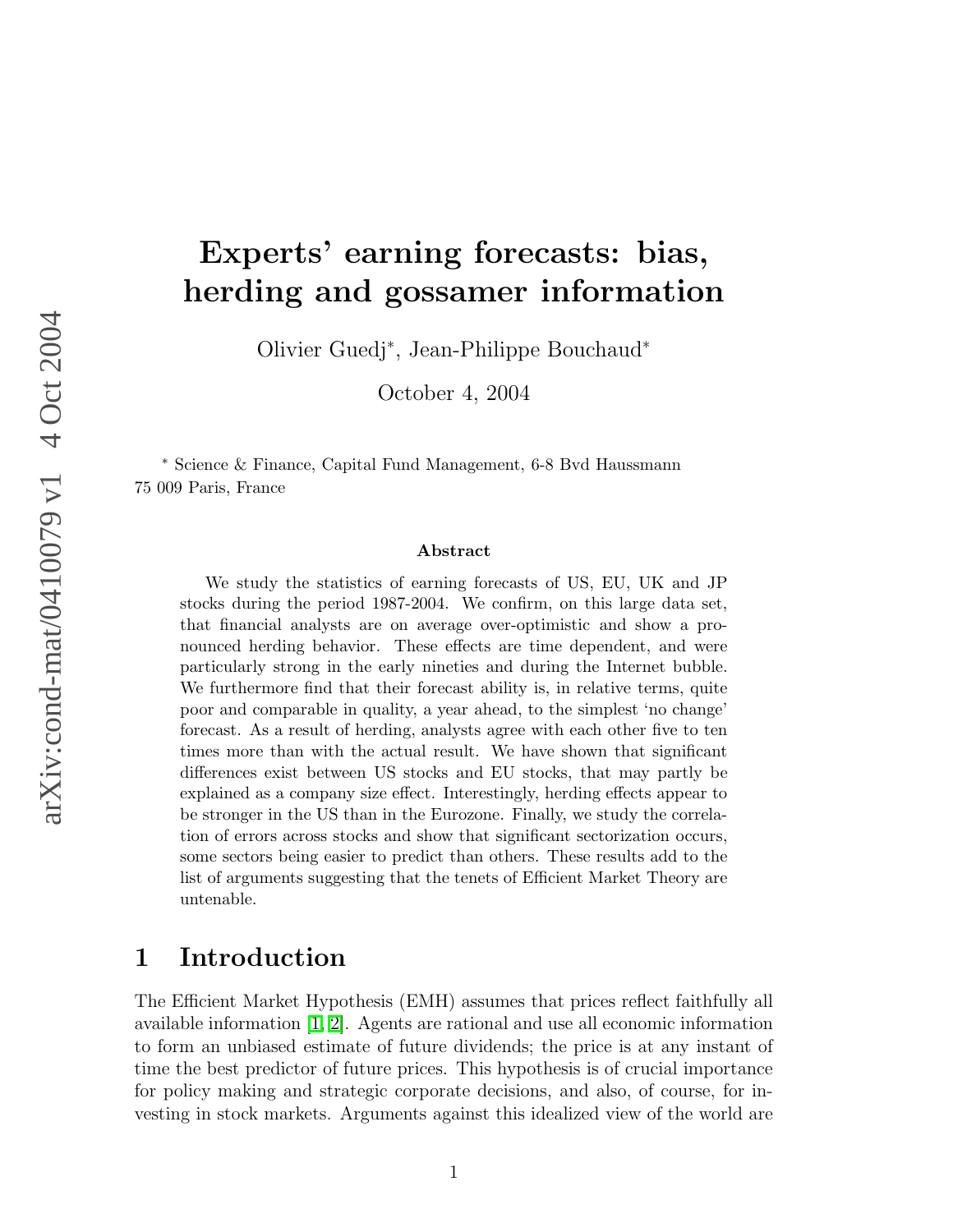however mounting. The very notion of 'information' needs to be clarified. Is there anything like reliable, unbiased information on which rational agents can base their anticipations? In a complex system such as the economic world, much as in complex systems from the physical world, tiny perturbations can cause major disturbances, and any small imprecision can lead to a total lack of predictability [\[4,](#page-13-1) [5,](#page-13-2) [6\]](#page-13-3). Any information item has to be processed and interpreted, and is at best a very noisy indicator of future results. If information is intrinsically noisy, then prices will also be noisy; this means that prices can wander freely within a noise band without being clearly absurd. This relates to Black's (somewhat provocative) idea that an efficient market is such that prices are within a factor two from their 'true' values [\[7\]](#page-13-4). Within this 'noise band', price moves are mainly due to trading and speculation, based on gossamer information. This leads to a short to medium term volatility much too high to be compatible with the idea of fully rational pricing [\[3\]](#page-13-5).

How reliable is the information available to market participants? A way to analyze this question is to study how well market experts forecast the future earnings of companies. In principle, all publicly available information is known to them. Their academic education and professional training should give them all the necessary tools to extract from this information an optimal forecast of the future earnings of the companies they specially focus on. Ideally, these forecasts should be unbiased and with a rather small prediction error. Since individuals are prone to errors, misinterpretations and personal biases, a pool of specialists should improve the situation and collectively reduce any forecasting error. Actually, financial markets are often seen as efficient because of the aggregation, through offer and demand, of a large number of differing opinions on the price; the final price therefore reflecting the collective consensus of market participants.

Interestingly, the statistical analysis of security analyst forecasts is possible using various databases, and has already been the subject of several studies in the past (see e.g.  $[8, 10, 9, 11, 12]$  $[8, 10, 9, 11, 12]$  $[8, 10, 9, 11, 12]$  $[8, 10, 9, 11, 12]$  $[8, 10, 9, 11, 12]$ ). The much debated findings are (i) the systematic upward bias of the analysts' predictions (over-optimism) and (ii) a herding tendency between analysts. As expressed by B. Trueman, "analysts exhibit herding behavior, whereby they release forecasts similar to those previously announced by other analysts, even when this is not justified by their information"[\[8\]](#page-13-6). There are many papers in the literature discussing the reality and significance of these findings, their possible causes and their impact on the behavior of investors. The aim of this paper is to give the results of an extensive analysis of available data concerning forecasts of US, European, UK and JP stocks earnings, over the period 1987-2004. Our conclusions, summarized below, are in broad agreement with the results reported in previous papers, but our results allow us to make more precise statements and discuss some claims and conjectures made the literature. We also give results that, to our knowledge, have not been discussed before, such as the cross-sectional correlations between forecast errors.

Our main results, that we will comment later in the paper, are: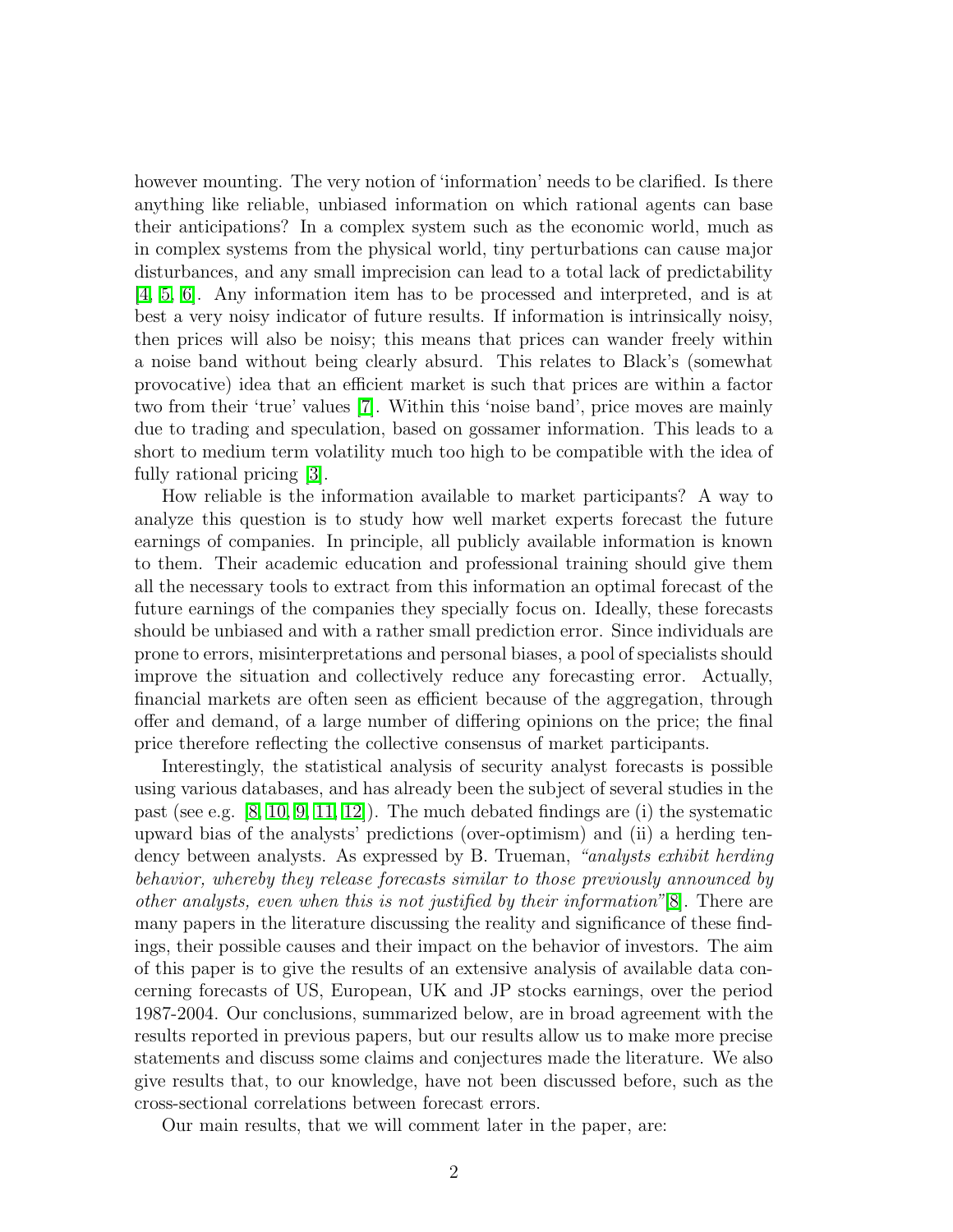- (i) there is an overall positive bias in the analyst forecasts, that varies somewhat over the years – small in the mid nineties, substantial during the Internet bubble – and systematically decreases as one approaches the earning announcement date (EAD). The relative bias is on average of  $60\%$ a year before EAD and decreases to  $10\%$  one month before EAD.
- (ii) the bias is stronger on stocks not belonging to the S&P than on ones that belong to the S&P, and stronger on EU, UK or JP liquid stocks than on S&P stocks. Our results also clearly suggest that the bias is negatively correlated with company size.
- (iii) the relative forecast error is on average rather large and in any case a factor 3-10 larger than the dispersion of forecasts among different analysts! This is a very strong hint of herding behavior. Both the forecast error and the dispersion decrease as the ead is approached. Interestingly, the herding behavior appears to be less pronounced in the EU than in the US, the UK or JP.
- (iv) one year before the next earning announcement, the simple 'no-change' forecast (i.e the next earning will equal the last one) slightly outperforms the analyst forecasts: it is on average less biased, and has a similar forecast error.
- (v) there is a non trivial structure in the correlation of prediction errors, that shows clear signs of sectorization. Some sectors appear to be easier to predict than others, while significant intra-sector correlations between forecast errors can be observed.

As we discuss in the conclusion, these findings are hard to reconcile, both at the qualitative and quantitative level, with the idea of rational anticipations and efficient markets.

### 2 Presentation of the data

The Institutional Brokers Estimate System provides investment professionals with a global database of analyst forecasts of earnings per share (EPS), cash flow per share, dividends per share, and net profit per share, plus additional measures such as sales, EBIT, EBITDA and recommendations for publicly traded corporations worldwide. Thomson Financial Datastream provides both analyst detailed forecasts and consensus forecasts over a large period of time.

The universe from which we extract our sample is represented by 1663 US companies, with 491 belonging to the S&P, 445 EU companies, 402 JP companies and 302 UK companies. Both real eps and consensus forecasts come from Datastream database. On average, 10.66 analysts participate to the consensus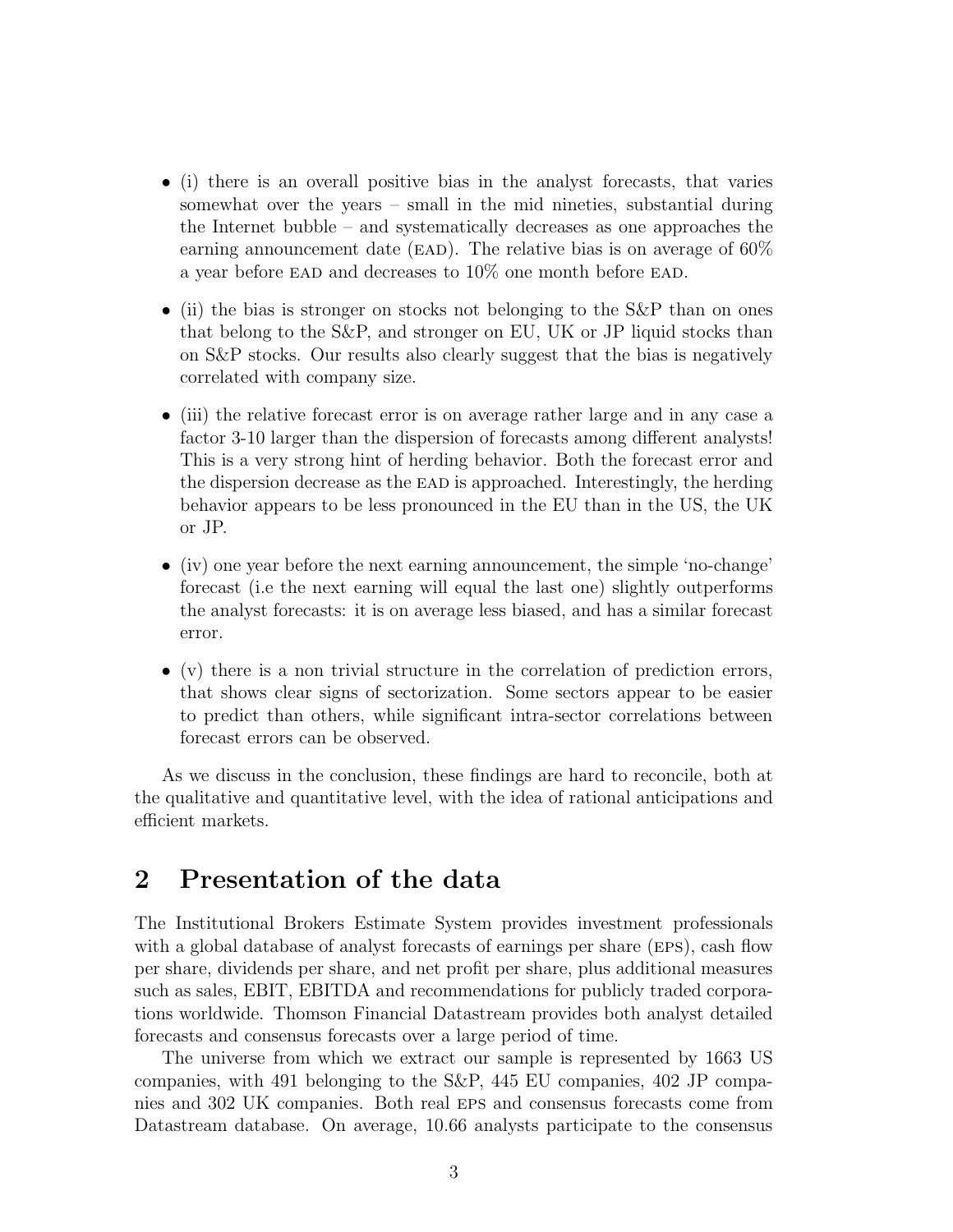on all US stocks, 16.36 on S&P stocks, 17.26 on EU stocks, 8.67 on JP stocks and 10.10 on UK ones. In order to reduce the noise due to outliers, both earnings per share and forecasts have been restricted to values in  $[-10; 10]$ , over the period 1987-2004, where data are available for all studied pools.

## 3 Forecast bias and forecast error

#### 3.1 Definitions

We will study below the annual EPS normalized by the price of a share, that we will call  $\varepsilon_{\alpha}$ , where  $\alpha$  labels the stocks. The announced earning at time t is then noted  $\varepsilon_{\alpha,t}$ . The forecast made by expert i of  $\varepsilon_{\alpha,t}$  at time  $t - \theta$  before the EAD is  $f_{\alpha,t-\theta}^i$ , while  $f_{\alpha,t-\theta}$  is the average over experts of the same quantity. The dispersion (root mean square) of forecasts over analysts is  $\sigma_{\alpha,t-\theta}$ . As mentioned above, forecasts are released every months by a pool of  $\approx 11$  analysts for US stocks (averaged over stocks). The ex-post forecast bias is obviously defined as:

$$
b_{\alpha,t-\theta} = f_{\alpha,t-\theta} - \varepsilon_{\alpha,t}.\tag{1}
$$

The grand average of the bias for a fixed distance  $\theta$  from the EAD, over both stocks and years, is  $B(\theta)$ ; one can also study how the average bias for a fixed  $\theta$ depends on time by averaging over  $\alpha$  for a fixed t; the corresponding quantity is  $B(\theta; t)$ . The forecast error  $\Sigma$  is defined as <sup>1</sup>

$$
\Sigma^{2}(\theta) = \left\langle \left( f_{\alpha, t-\theta} - \varepsilon_{\alpha, t} \right)^{2} \right\rangle_{\alpha, t}, \tag{2}
$$

and:

$$
\Sigma^{2}(\theta; t) = \left\langle \left( f_{\alpha, t-\theta} - \varepsilon_{\alpha, t} \right)^{2} \right\rangle_{\alpha}, \tag{3}
$$

where  $\langle .. \rangle_x$  denotes the average over x. Similarly, we will be interested by the grand average of the forecast dispersion over time and stocks,  $\sigma(\theta)$ , and the year dependent average forecast dispersion over stocks,  $\sigma(\theta; t)$ .

### 3.2 Forecast bias

The grand average bias  $B(\theta)$  is plotted as a function of  $\theta$  in Fig. 1 (left), for three different ensemble of stocks: S&P stocks, large pool of US stocks and European stocks. We observe that the bias is positive,<sup>2</sup> in agreement with previous studies, showing that analysts are on average over-optimistic about the result of companies. The bias steadily decreases as  $\theta$  decreases; however, expressed in relative

<sup>&</sup>lt;sup>1</sup>Note that since the average bias  $B$  turns out to be very small compared to the forecast error  $\Sigma$ , it is irrelevant to subtract or not  $B^2$  from the following definitions.

<sup>2</sup>The error bar is 6 10<sup>−</sup><sup>4</sup> for S&P stocks, much smaller than the observed bias except for the smallest values of  $\theta$ .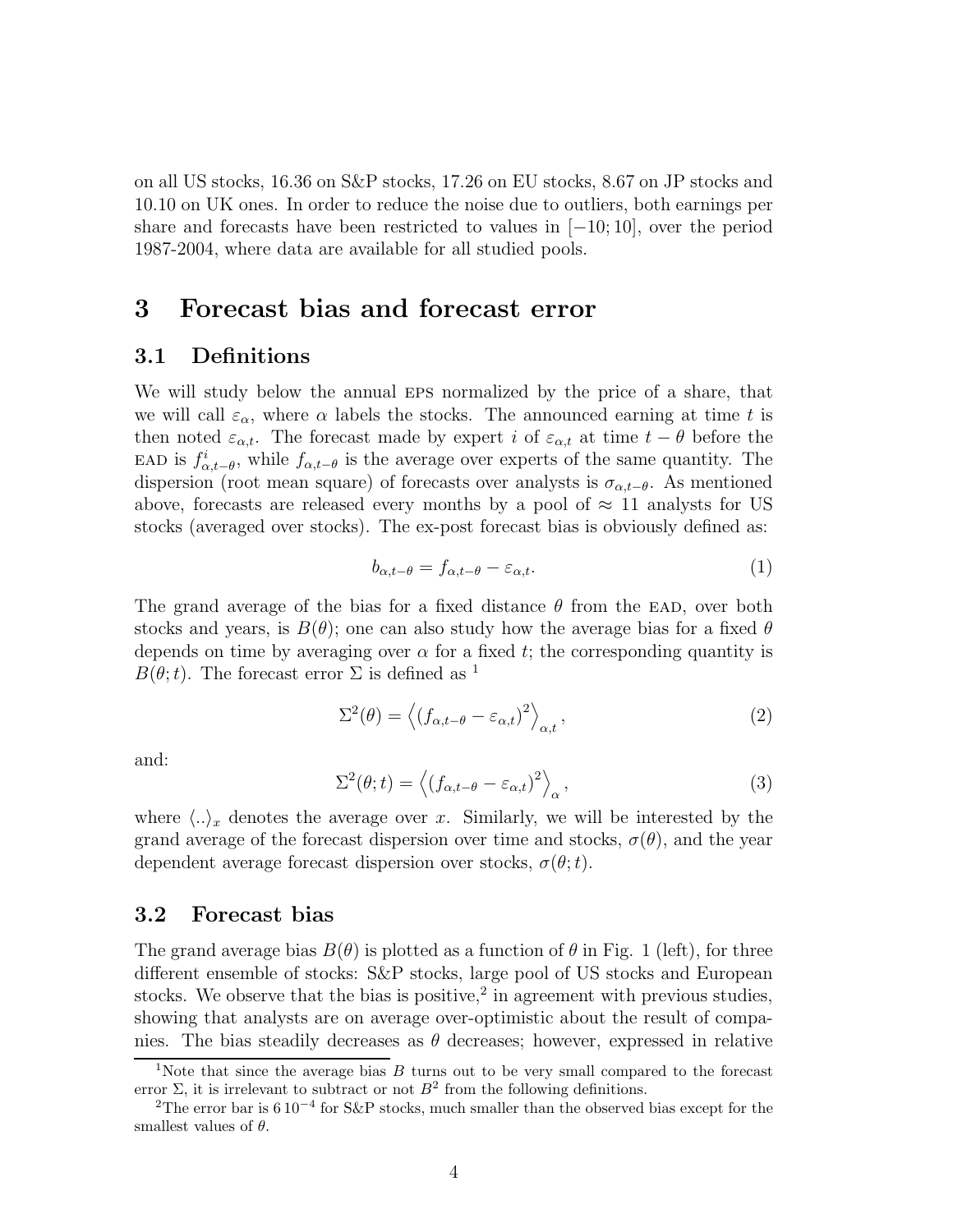

Figure 1: Left: The grand average bias  $B(\theta)$  for S&P stocks, US stocks (including S&P stocks) and European stocks, as a function of the time  $\theta$  to EAD. The statistical error bar is of the order of the size of the symbols. Note that the bias is smallest for S&P stocks, intermediate for EU stocks, and largest for the US stock pool, suggesting a size effect (see Fig. 2). Right: The bias  $B(\theta; t)$  for S&P stocks, for  $\theta = 3$  months and  $\theta = 6$  months, as a function of the time t (year of the earning announcement). Note that the bias was very small around 1994 and 2003.

terms, the bias on the forecast eps is still on the order of 10% one month before the EAD! Fig. 1 (right) shows how on average the bias for a fixed  $\theta$  (3 months or 6 months),  $B(\theta; t)$  depends on the year of the prediction. One sees that the bias was very strong in the early 90's, nearly disappeared in 1993-95 to grow again during the Internet bubble, and is back to small values since 2003 (at least for  $\theta = 3$  months; the bias 6 months ahead is still significant). The reasons for a persistent positive bias in forecasts have been discussed in the past – these can be institutional (e.g.: analysts are paid by institutions that benefit from bullish stock markets), behavioral (e.g: positive recommendations are always easier to publish than negative statements) or affected by positively biased informations released by companies themselves. The decrease of bias is expected because more and more reliable information is available as the EAD is approached. If the bias is of institutional/behavioral origin, the decrease is also expected since it becomes more and more untenable to publish knowingly unreliable estimates very shortly before the true number becomes available (similar results can be observed on the UK and JP pools, with biases slightly larger than for the US one).

From the data, we can also study how the average bias depends on the size (market value) of companies. As shown in Fig. 2 (left), there is a clear size effect: the bias is smaller on larger size companies, probably because more people are concerned by the results of these companies; the pressure on analysts to make good forecasts is thus stronger. The size difference might then explain why the bias is larger in EU than for S&P stocks; this explanation is however different from the one proposed in [\[9\]](#page-13-8) where the difference in bias is attributed to different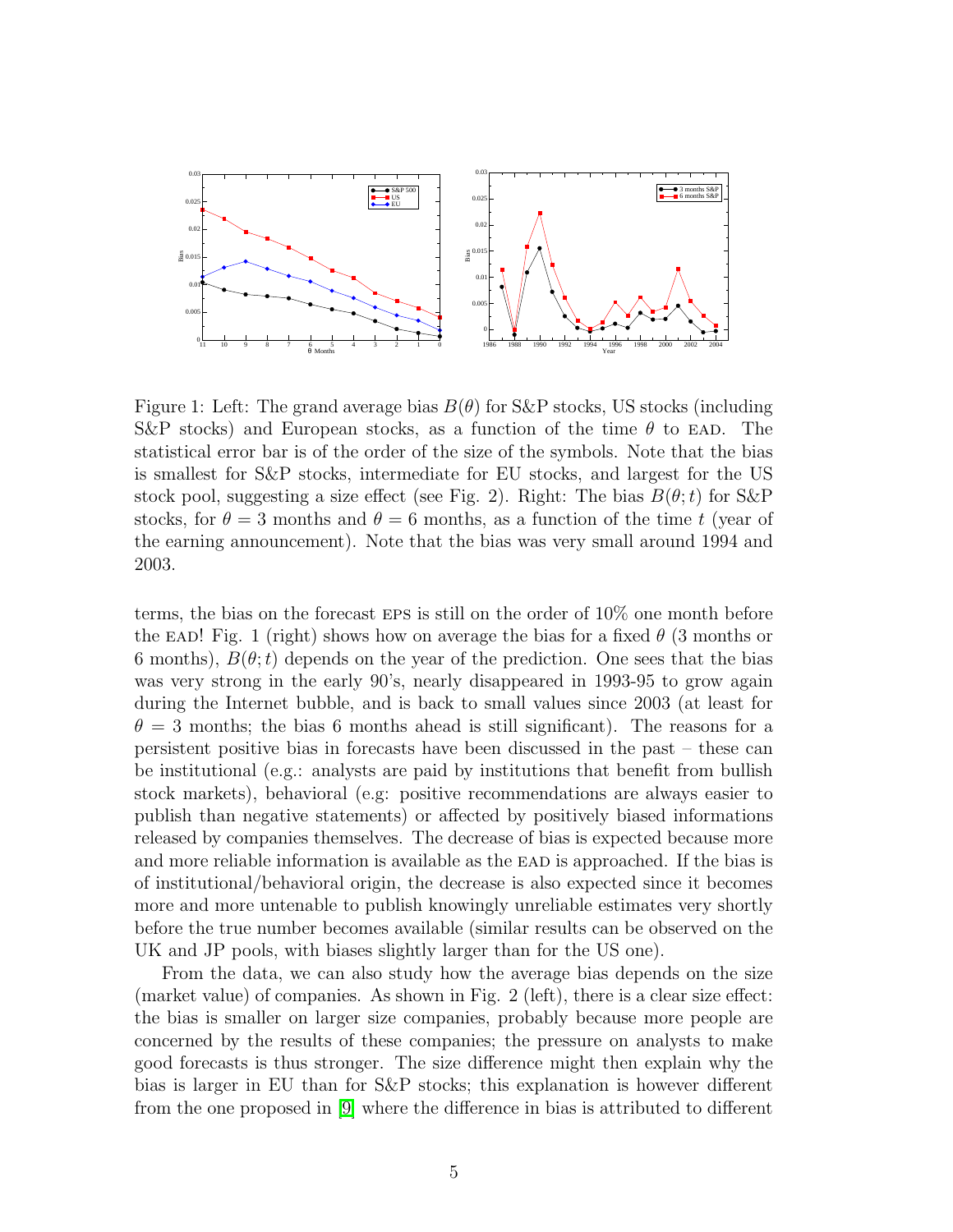

Figure 2: Left: The grand average bias  $B(\theta)$  for US stocks, for different market values, as a function of the time  $\theta$  to EAD. Right: The bias for S&P stocks, for  $\theta = 3$  months and  $\theta = 6$  months, as a function of economic sector.

regulations in the US and in the Eurozone.

We have finally studied how the bias depends on the industry sector in the US. The result is shown in Fig. 2 (see Table I for the sector code), which reveals that there is significant dependence of the bias on the sector. Such a sectorization of errors will be further discussed in Section 5.

| Table 1: Economics Sectors |                        |
|----------------------------|------------------------|
| $\mathbf{1}$               | <b>Basic Materials</b> |
| $\overline{2}$             | Consumer, Cyclical     |
| 3                          | Consumer, Non cyclical |
| 4                          | Communications         |
| $\overline{5}$             | Energy                 |
| 6                          | Finance                |
| 7                          | Industrial             |
| 8                          | Technology             |
| 9                          | Utilities              |

Table 1: Economics Sectors

#### 3.3 Forecast errors

We now turn to the forecast error, which measures how far off, typically, the forecast deviates from the actual eps. The result is shown in Figs. 3 and 4, where one sees, respectively,  $\Sigma(\theta)$  as a function of  $\theta$  and  $\Sigma(\theta; t)$  as a function of t for  $\theta = 3$  months and  $\theta = 6$  months. One sees that (i) the forecast error, much like the average bias, is larger on the global US pool than on the restricted S&P pool, with the EU pool in-between; (ii) the forecast error weakly decreases with the distance to EAD, but the final  $(\theta = 0)$  prediction error is still 100% to 200% of the predicted eps – in other words, the forecast is not only systematically biased, it is also very imprecise; (iii) the forecast error seems to have trended down over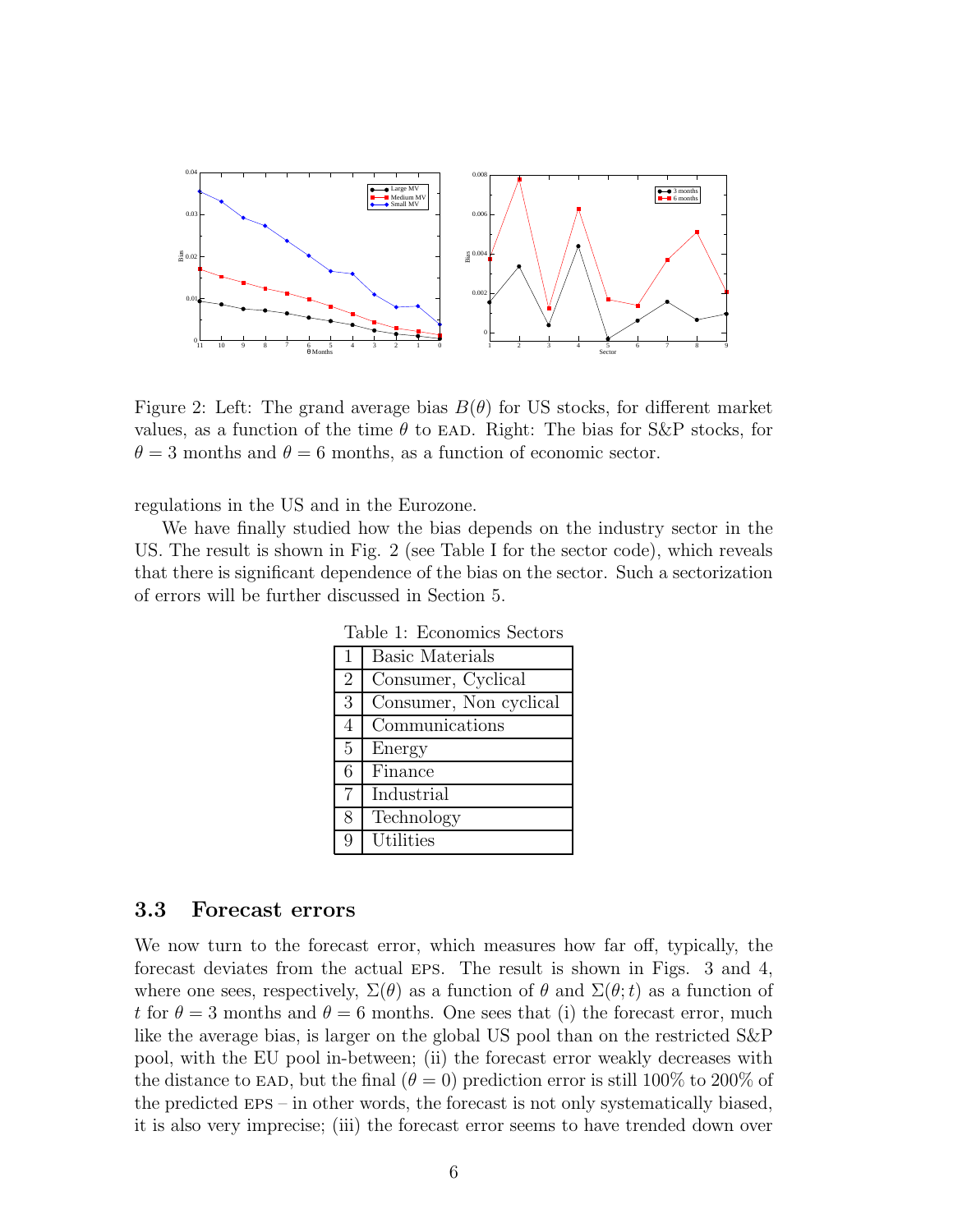

Figure 3: The forecast error  $\Sigma(\theta)$  and average dispersion  $\sigma(\theta)$  for S&P stocks, US stocks (including S&P stocks) and EU stocks. The forecast error is smallest for S&P stocks and strongest for US stocks. The striking finding is that the forecast dispersion is on average 3-10 times smaller than the forecast error itself!

the years: it has on averaged decreased by a factor 5 between the late 80's and nowadays, with a low in the mid-nineties.

Point (i) emphasizes the size effect observed in Fig. 2: analysts dealing with larger stocks with a wide investor base produce on average better forecasts than on small caps. Although intuitive, this result is in contradiction with the results of Bagella et al. [\[9\]](#page-13-8), who report an inverse size effect, but on a smaller sample of US stocks.<sup>3</sup> We have therefore studied the restricted S&P sample and looked for an inverted size effect there but with no success. In fact, small, medium and large caps of the S&P sample have a very comparable forecast error. Hence, we have not been able to reproduce the inverse size effect reported in [\[9\]](#page-13-8). The difference might come from the selected pool of stocks, or from the treatment of errors, outliers, etc.

It is interesting to compare the performance of analysts forecasts with the simplest 'no-change' forecast, which amounts to taking last year's eps as an estimator of the future eps. When compared with forecasts of similar maturity (i.e. choosing  $\theta = 11$  months), we find (see Fig. 5) that both fare very similarly in terms of prediction error, but that the no-change forecast is significantly less biased. The situation improves somewhat for analysts as  $\theta$  decreases, as of course expected.

 $3$ The argument put forward is that "it is more difficult to take into account the interaction of all performance drivers for a large firm with a diversified portfolio of products". This is however in contradiction with the usual argument of diversification, and actually with empirical data on the size effect on firms' growth rate dispersion [\[13\]](#page-13-11).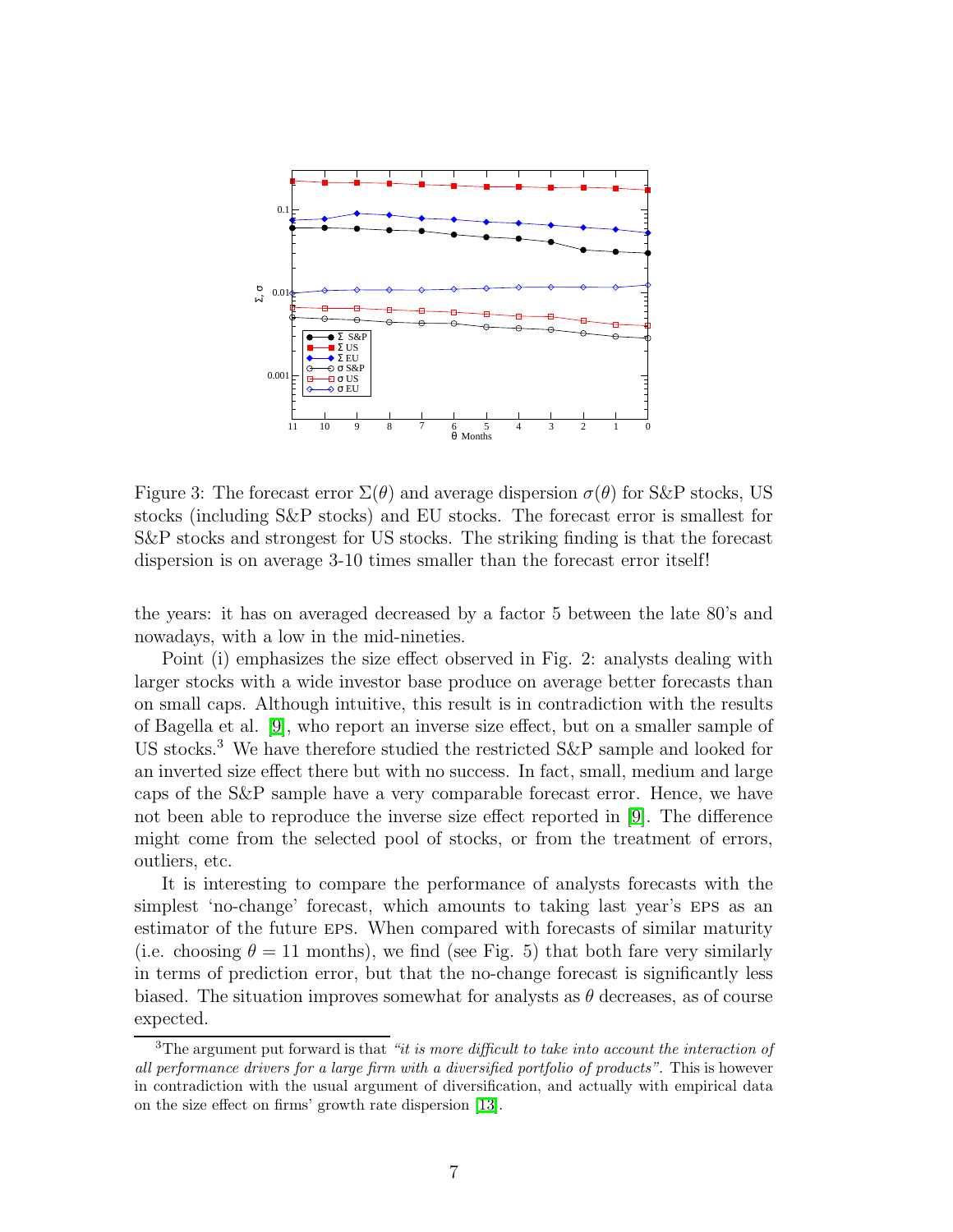

Figure 4: The forecast error  $\Sigma(\theta; t)$  and average dispersion  $\sigma(\theta; t)$  for S&P stocks, for  $\theta = 3$  months and  $\theta = 6$  months, as a function of the time t (year of the earning announcement). Both decrease with years, but the latter is always five to ten times smaller than the former.



Figure 5: The forecast bias  $B(\theta = 11; t)$  and forecast error  $\Sigma(\theta = 11; t)$  compared to the same quantity computed using last year's eps as a predictor of the future EPS.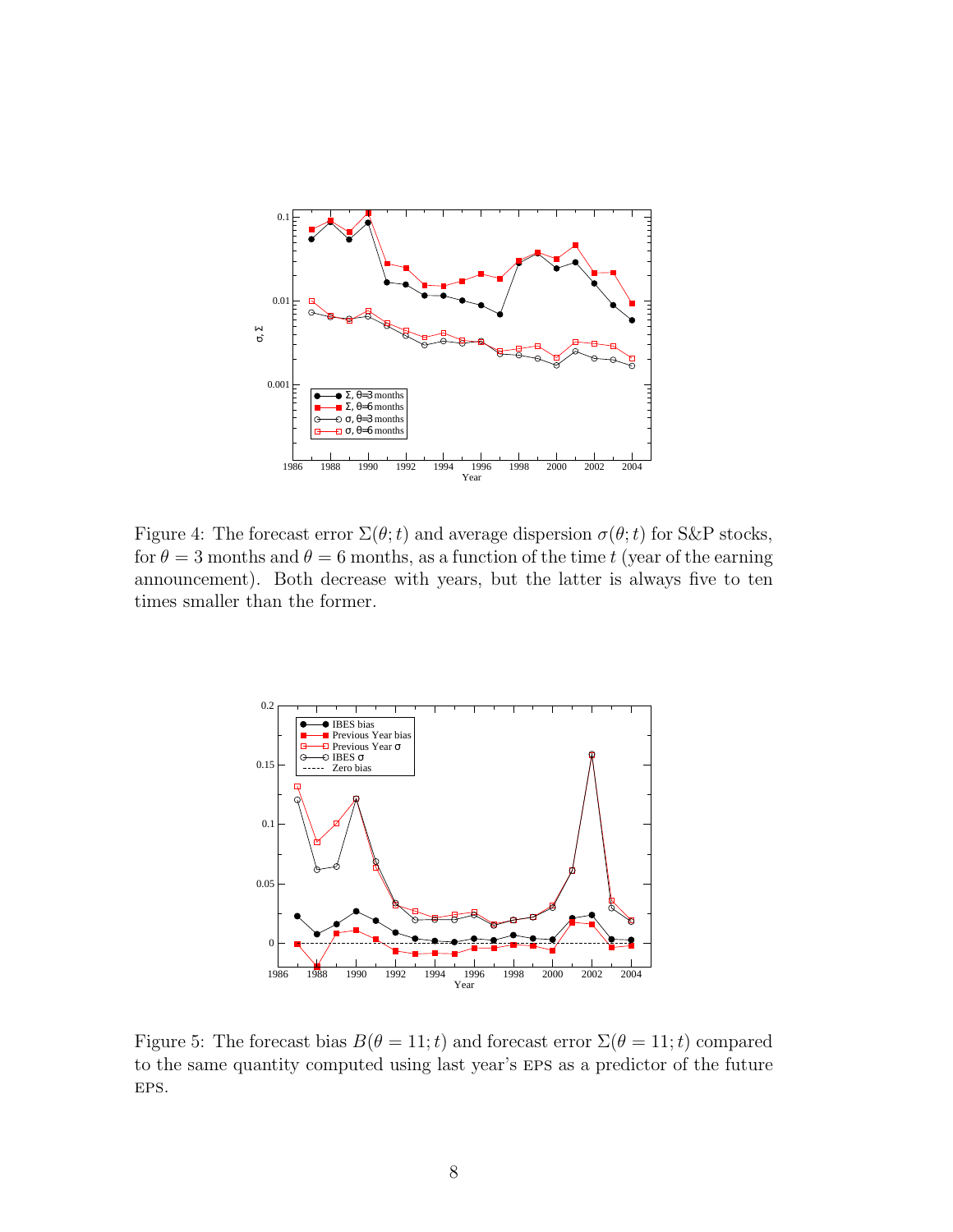### 4 Herding effects

The most striking content of Figs. 3 and 4 is the fact that the forecast dispersion  $\sigma$ , which measures how much analysts disagree with each other, is *much smaller* than the forecast error itself (we find the same result for the UK and JP pools). Furthermore, the diversity of opinions decreases with time to EAD. These two findings strongly suggest herding effects, as has been discussed and modeled in several previous publications [\[8,](#page-13-6) [12\]](#page-13-10). One could argue that a convergence of prediction is in fact natural because all analysts are perfectly competent and all base their judgment on the same available information, that becomes more precise as the ead is approached. This is however incompatible with the huge amplitude of the ex-post prediction error, which means that the information was in fact quite ambiguous and not sufficient to allow a precise forecast. The rationality scenario would imply that the dispersion is of the same order of magnitude as the prediction error itself, i.e.  $\sigma \simeq \Sigma$ . The observed inequality  $\sigma \ll \Sigma$ , on the other hand, can only be explained by a copy-cat mechanism, whereby each analyst progressively biases his forecast toward the average of his fellow analysts, as documented in [\[8\]](#page-13-6). The reasons for this strong herding behavior have been discussed in terms of e.g. career motivations (differences between experienced and younger analysts can be observed [\[11\]](#page-13-9)), or behavioral effects, illustrating Keynes' observation that it is better to be wrong with the crowd than right against the crowd. In that respect, the improved quality of 'outlier' (or bold) forecasts has been noticed in [\[11\]](#page-13-9).

The above observation suggests to introduce the herding ratio  $\phi = \Sigma/\sigma$ . From the data of Figs. 3 and 4, we conclude that herding is noticeably stronger in the US, UK and JP ( $\phi \approx 10$  for S&P stocks,  $\phi \approx 40$  for all US stocks, and  $\phi \approx 20$  for JP and UK stocks) than in the EU ( $\phi \approx 7$ ). The reason why EU appears to stand out might be related to the diversity of analysts following European companies. Indeed, we could speculate that analysts from different countries and different backgrounds might be less prone to herding behavior.

While the dispersion of opinions is much smaller than the actual prediction error, it is still interesting to ask if there is some correlation between the lack of agreement between analysts and the difficulty to predict the eps. A scatter plot of the absolute value of prediction error  $|b_{\alpha,t-\theta}|$  and the contemporaneous dispersion  $\sigma_{\alpha,t-\theta}$  is shown in Fig. 6, together with a linear regression. We find, as expected, a positive intercept (meaning that even in the case of perfect agreement between analysts, they still get the result wrong) and a slope larger than unity. The correlation between the two quantities is found to be 0.46, meaning that the lack of agreement between analysts still gives some indication of how wrong their prediction is.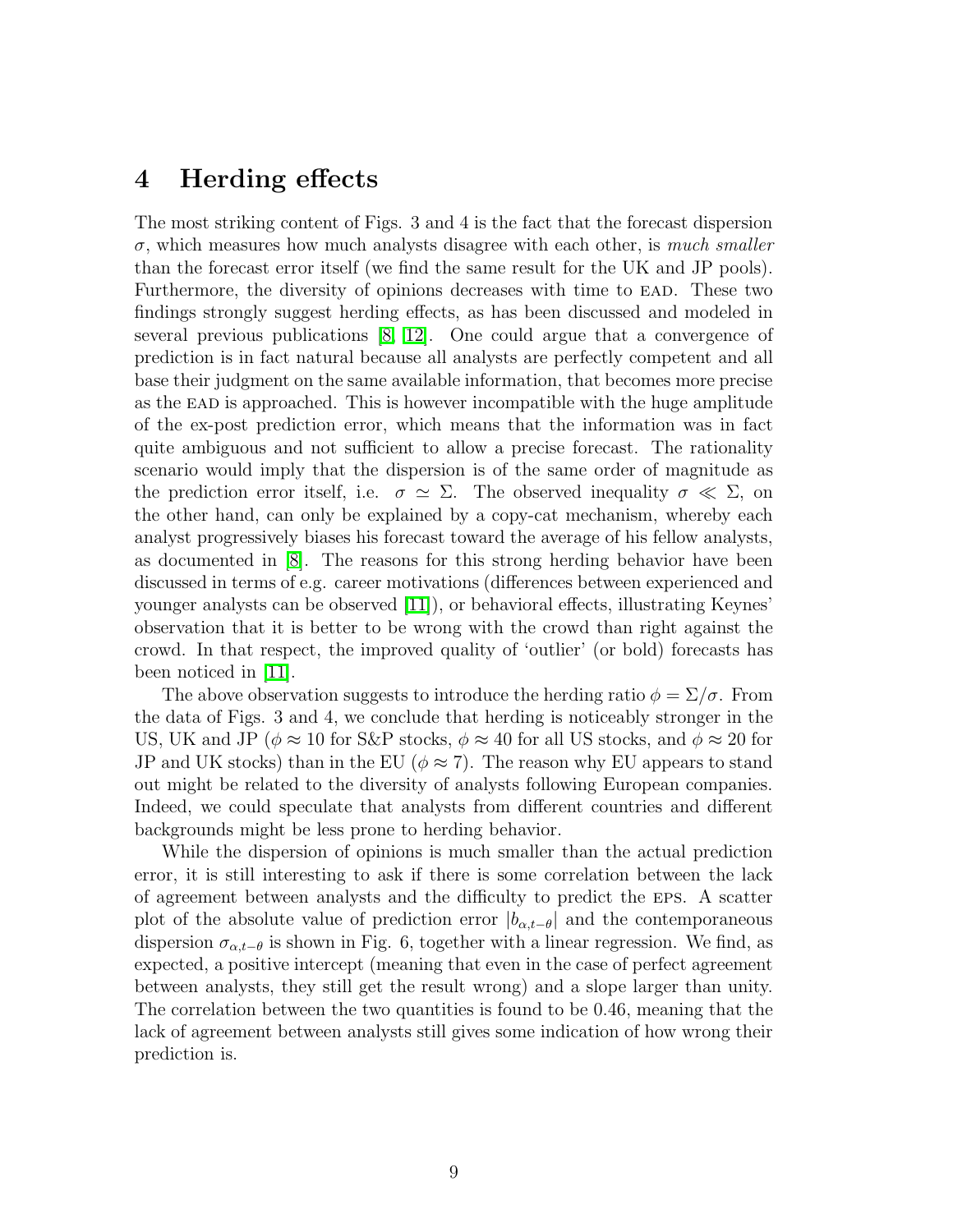

Figure 6: Scatter plot, for all times and all stocks, of the absolute forecast error  $|b_{\alpha,t-\theta}|$  versus the contemporaneous dispersion  $\sigma_{\alpha,t-\theta}$  for the S&P stocks, and linear regression.

### 5 Correlation of prediction errors

The above sections were concerned with the variance of the individual forecast errors, which we found to be quite large. However, since we have calculated this as a grand average over all stocks, this large error could be localized in some sectors of activity, or some particular stocks. It is thus interesting to look at the correlation of these forecast errors across different economic sectors. One would a priori expect to see a 'market mode' and a sectorization of the forecast errors, much as stock returns. A way to investigate systematically this question is to study the covariance matrix  $C_{\alpha,\beta}$  and the correlation matrix  $c_{\alpha,\beta}$ , defined as:

$$
C_{\alpha,\beta} = \langle b_{\alpha,t-\theta} b_{\beta,t-\theta} \rangle_{t,\theta} - \langle b_{\alpha,t-\theta} \rangle_{t,\theta} \langle b_{\beta,t-\theta} \rangle_{t,\theta}, \tag{4}
$$

and

$$
c_{\alpha,\beta} = \frac{C_{\alpha,\beta}}{\sqrt{C_{\alpha,\alpha}C_{\beta,\beta}}}.\tag{5}
$$

[One could also have chosen not to average over  $\theta$  and have  $\theta$  dependent correlation matrices]. A way to analyze the content of these matrices is to study their eigenvalues and the corresponding eigenvectors. We expect, much as like the correlation matrix of stock returns, that a large fraction of these eigenvalues is dominated by measurement noise and do not contain useful information, while only the few largest eigenvalues carry meaningful information.

In order to perform this analysis, we have restricted to  $M = 324$  stocks from the S&P during the period 1990-2003. Using results from Random Matrix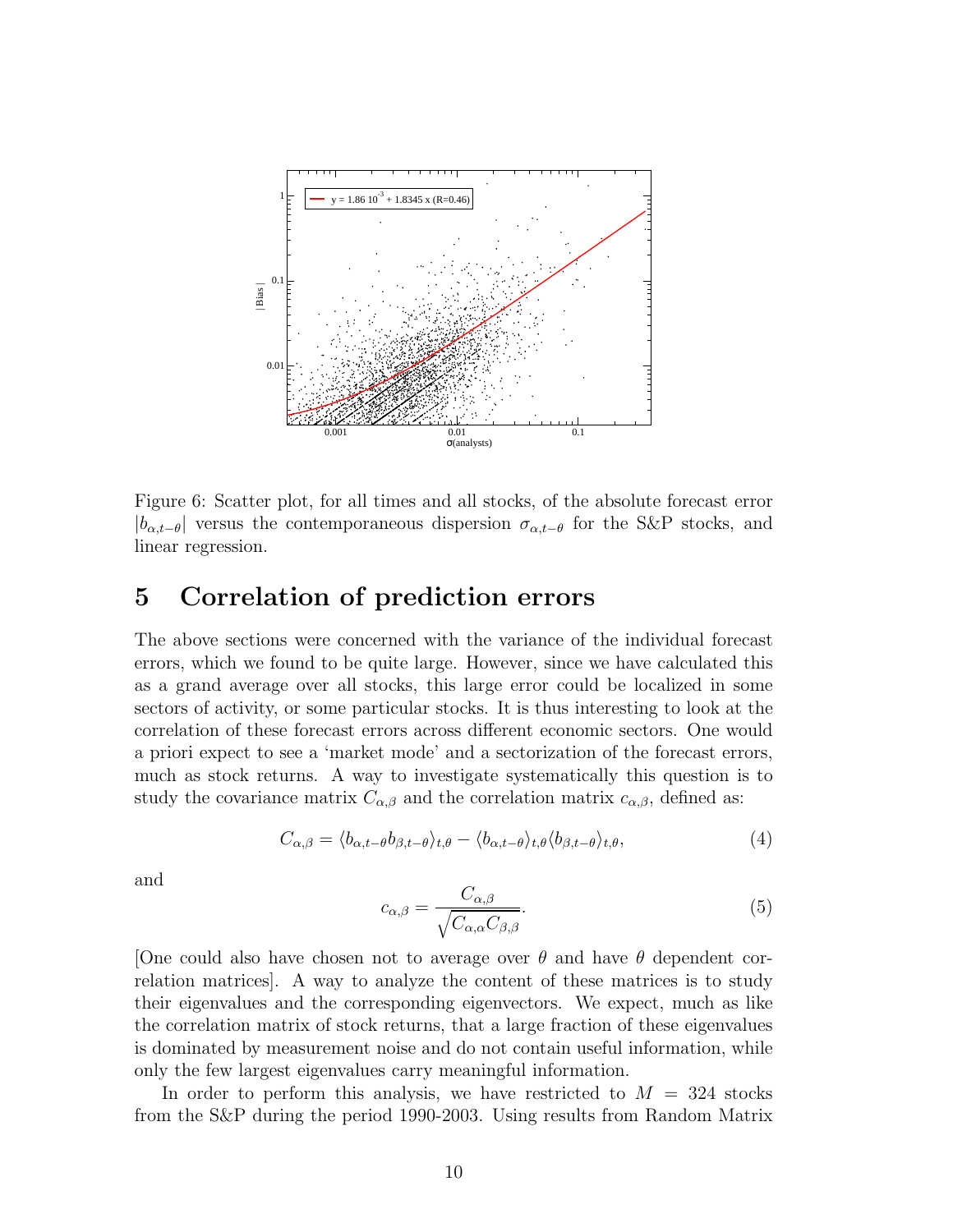Theory [\[14\]](#page-13-12), we find that only three or four eigenvalues can be distinguished from pure noise. The corresponding eigenvectors are unlocalized, with an inverse participation ratio on the order of  $M/2$ , meaning that a large fraction of the stocks participate to these correlation modes.<sup>4</sup> Theses eigenvectors corresponding to the largest eigenvalues of c reveal that some sectors dominate, meaning that prediction errors are strong in a some sectors and much weaker in others. Perhaps unexpectedly, the largest eigenvector is not uniform, as one would observe if predictions were over-optimistic or over-pessimistic for the market as a whole. Already at the level of the largest eigenmodes shown on Fig. 7, some sectorization indeed appears as the largest mode is not uniform over the stocks; for example, the errors in sector 3 seem uncorrelated from the rest of the market. Remember that in this sector the bias is also small on average, which is not surprising in view of the relative stability of the demand in this sector (food, drinks, etc). The first mode also shows that large, correlated prediction errors are localized in sectors 2, 4, 6 and 7, while the second mode reveals clearly that sector 6 (Finance) stands out as a special sector, as far as forecast errors are concerned. We have also studied the  $\theta$  dependent correlation matrices and found that the inverse participation ratio of the top eigenvectors decrease as the EAD is approached, meaning that sectorization of errors increases as  $\theta$  decreases. This is again quite expected.

### 6 Additional remarks and conclusion

In this study, we have once more confirmed, on four different, large sets of data, that financial analysts are on average over-optimistic and show a pronounced herding behavior. These effects are however time dependent, and were particularly strong in the early nineties and during the Internet bubble. We have also emphasized that their forecast ability is, in relative terms, quite poor and comparable in quality, a year ahead, to the simplest 'no change' forecast. As a result of herding, analysts tend to agree with each other five to ten times more than with the actual result. We have shown that significant differences exist between US stocks and EU stocks, that may partly be explained as a company size effect and not, as conjectured in [\[9\]](#page-13-8), to differences in regulations and information transparency. Interestingly, herding effects appear to be stronger in the US than in the Eurozone. Finally, we have studied the correlation of errors across stocks and shown that significant sectorization occurs, some sectors being easier to predict than others.

The conclusion is that if the information available to the best experts is so

<sup>&</sup>lt;sup>4</sup>The participation ratio of a given normalized eigenvector  $V_{\alpha}$  is defined as  $Y = \sum_{\alpha} V_{\alpha}^4$ . For a uniform eigenvector,  $V_{\alpha}^2 = 1/M$  and  $Y = 1/M$ , whereas for a eigenvector localized on a single stock,  $Y = 1$ . The quantity  $1/Y$  therefore gives the number of stocks 'participating' to the eigenvector.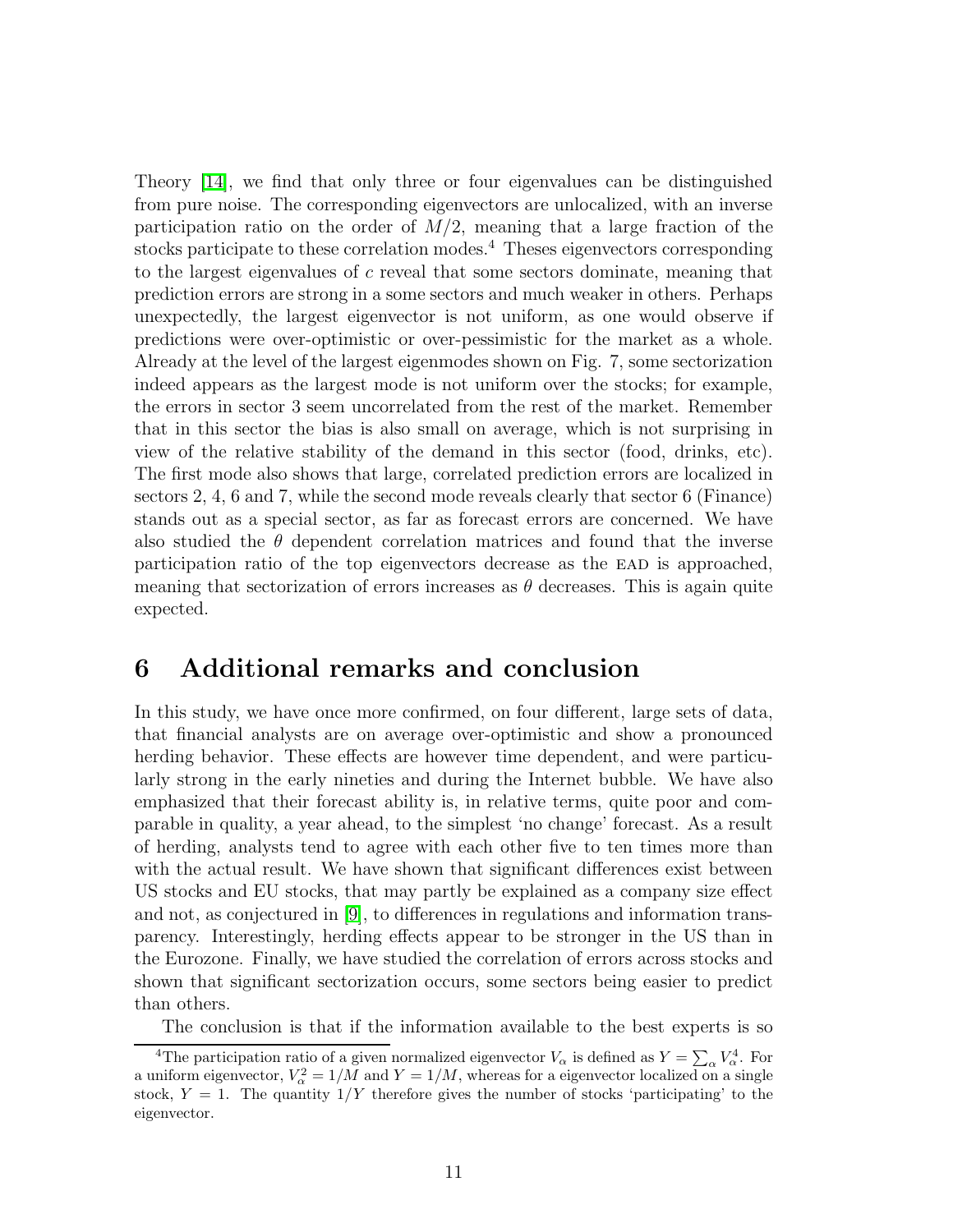

Figure 7: First and second eigenmode of correlation matrix c. Note that stocks are ordered by economics sectors. A smoothing of the eigenmode components has been performed for clarity.

scarce and/or difficult to interpret, resulting in such imprecise and biased estimates of the earnings of companies, one can really wonder what the concept of efficient markets and rational pricing really means. The famous relation between the price of a stock and the sum of expected (discounted) future dividends appears to be nearly empty with such gossamer information. In fact, one can test quantitatively the validity of such a pricing equation. Since dividends are correlated with earnings, a surprise in the announced eps compared to its anticipation should lead to an immediate change of the price of the stock. If earnings per share and dividends per share were equal, a reasonable mean-reverting random walk model for earnings would lead to a perfect correlation between the price change on the ead and the difference between the latest forecast and the actual eps. There are however two complications: (i) dividends per share and eps have a correlation  $\rho < 1$ . For S&P stocks, we find  $\rho \approx 0.25$ ; (ii) on the EAD, other news may affect stock prices. A way to estimate their impact is to measure the average increase of volatility on EADs compared to normal days. For the same pool of stocks, we find a volatility ratio of  $\approx 1.7$ . The resulting correlation between stock returns on EAD and the unanticipated part of the EPS can then easily be computed to be  $\approx 0.20$ , a factor four larger than the empirical correlation, that we find to be  $\approx 0.05$ . Such a decoupling between dividends and stock prices is similar to that reported by Shiller in his famous study on excess volatility [\[3\]](#page-13-5). One could argue that the measured correlation is small because part of the information is actually already encoded in the price, before the ead, through 'insider trading' [\[15\]](#page-13-13), or through the 'collective intelligence' markets are supposed to be endowed with. We have checked that this is not the case by studying the correlation be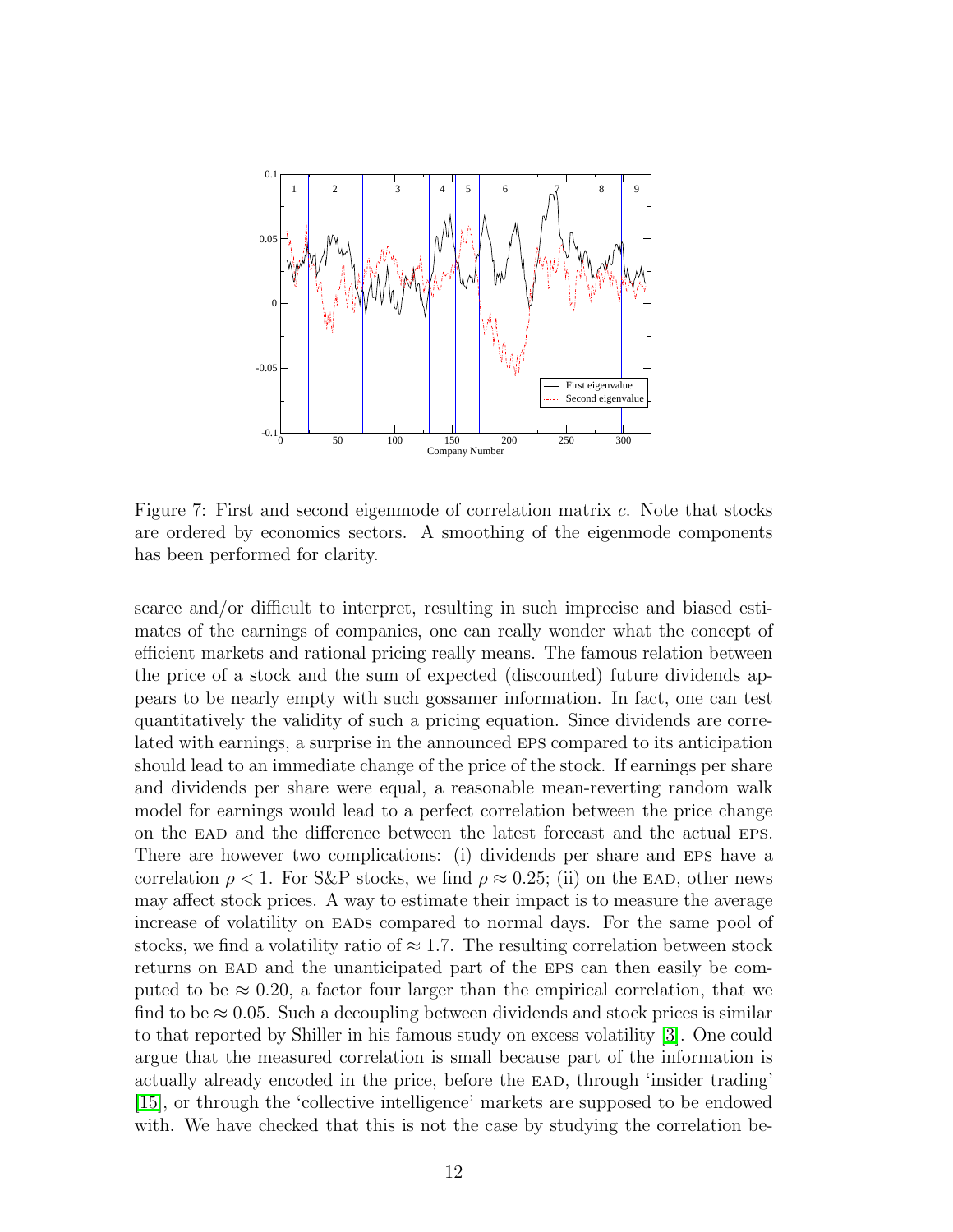tween price changes and eps changes. If the market was correctly anticipating the change of EPS, the price change between the day before the previous EAD and the day after the last ead should be positively correlated with the change of eps. However, we found empirically a very small, insignificant correlation of 0.02. So the announced eps should have a much stronger impact on prices, if the classical rational pricing model was correct.

We rather believe that the notion of a true, fundamental price of a company is moot, since nobody, even the best expert, can agree on its value. One can at best estimate a rather broad range, say within a factor of two, of reasonable prices for a given stock [\[7\]](#page-13-4). Within this range, prices fluctuate freely – arbitrage cannot be efficient, because of the lack of a reliable estimate of what the true price should be [\[16\]](#page-13-14). The volatility is then set by the trading activity itself [\[17,](#page-14-0) [18,](#page-14-1) [19\]](#page-14-2), and can be indeed much larger than what should be expected on the basis of the efficient market theory [\[3\]](#page-13-5). Non rational, self-referential and behavioral effects do emerge [\[20,](#page-14-3) [21,](#page-14-4) [16,](#page-13-14) [22,](#page-14-5) [23,](#page-14-6) [24\]](#page-14-7), unleashed by the lack of reliable information, generically unavailable in complex systems – complexity puts de facto strong limits on the very notion of rationality  $[4, 25, 26]$  $[4, 25, 26]$  $[4, 25, 26]$ . However, as emphasized in [\[24\]](#page-14-7), on time scales such that these random fluctuations become of the order of 100 % and reach the boundary of the fuzzy price range alluded to above, one should expect mean reversion effects to become noticeable. For a typical stock with a daily volatility of 3%, this corresponds to 1000 days (because  $100 \approx 3\sqrt{1000}$ ), or four years. Such a time scale is precisely the typical reversion time scale discovered by De Bondt and Thaler in their paper on overreaction in stock markets [\[27\]](#page-14-10).

Finally, the strong herding effects between analysts leaves little doubt that similar herding effects exist between investors and market agents at large [\[20,](#page-14-3) [21\]](#page-14-4). This is another nail in the coffin of Efficient Markets. Efficient Markets should reflect the aggregate opinion of incompletely informed, but independent agents, and therefore produce a global, unbiased estimator of the true value of companies. Instead, herding effects can lead to overreactions, bubbles and persistent mispricings, a conclusion of little surprise to the lay-man not acquainted with neo-classical economics.

Acknowledgments: We acknowledge important discussions with J. Kockelkoren, L. Laloux, Y. Lemperiere and M. Potters. We also are grateful to Thomson Financial for providing the data analyzed here.

### <span id="page-12-0"></span>References

[1] E. F. Fama, Efficient capital markets: A review of theory and empirical work, Journal of Finance, 25, 383 (1970).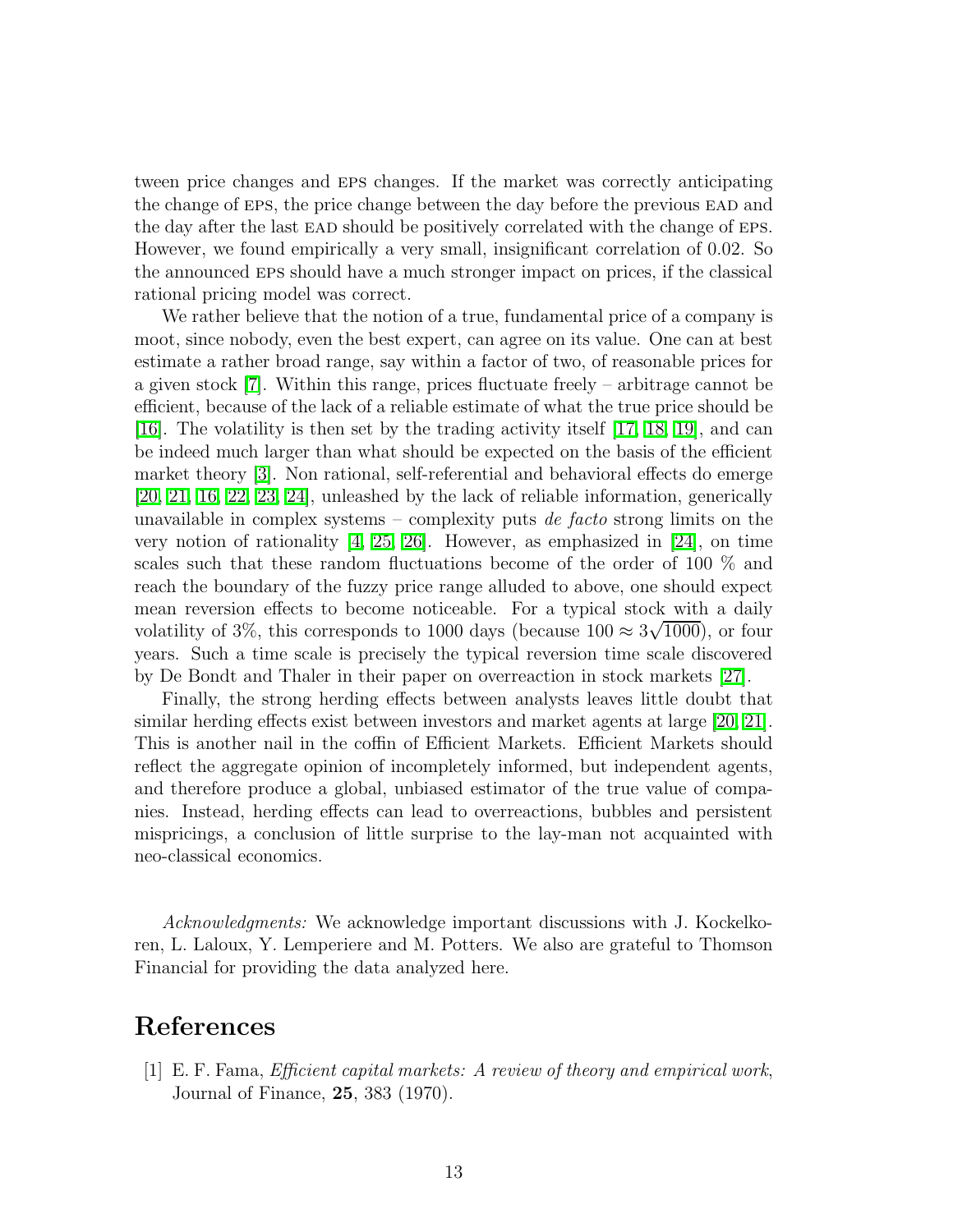- <span id="page-13-5"></span><span id="page-13-0"></span>[2] P. A. Samuelson, Proof that properly anticipated prices fluctuate randomly, Industrial Management Review, 6, 41 (1965).
- [3] R. J. Shiller, Do Stock Prices move too much to be justified by subsequent changes in dividends?, American Economic Review, 71, 421 (1981). R. J. Shiller, Irrational Exuberance, Princeton University Press (2000).
- <span id="page-13-2"></span><span id="page-13-1"></span>[4] W. B. Arthur, Complexity in Economic and Financial Markets, Complexity, 1, 1 (1995).
- <span id="page-13-3"></span>[5] D. Ruelle, Chance and Chaos, Princeton University Press, 1993.
- <span id="page-13-4"></span>[6] P. Bak, How Nature Works: The Science of Self-Organized Criticality, Copernicus, Springer, New York, 1996.
- <span id="page-13-6"></span>[7] F. Black, *Noise*, J. of Finance, **41** 529 (1986).
- [8] B. Trueman, Analyst Forecasts and Herding Behavior, Review of Financial Studies, 7, 97-124 (1994).
- <span id="page-13-8"></span>[9] M. Bagella, L. Becchetti, R. Ciciretti, The earning forecast bias: a comparative analysis on US and Eurozone stock markets; working paper
- <span id="page-13-9"></span><span id="page-13-7"></span>[10] A.M. El-Galfy, W. P. Forbes, An evaluation of US Security Analysts forecasts 1983-1999, working paper.
- <span id="page-13-10"></span>[11] H. Hong, J. Kubik, A. Solomon, Security analysts' career concern and herding or earning forecasts, RAND Journal of Economics, 31, 144 (2000)
- <span id="page-13-11"></span>[12] A. Krause, Herding behavior of financial analysts: A model of self-organized criticality, working paper (2003).
- [13] On that point, see J. Sutton, Company growth, the scaling puzzle, Physica A **312**, 577 (2002), and refs. therein, and M. Wyart, J.P. Bouchaud, *Statistical* models for company growth, Physica A 326, 241 (2003) for an alternative point of view.
- <span id="page-13-12"></span>[14] L. Laloux, P. Cizeau, J.P. Bouchaud, M. Potters, Noise Dressing of Financial Correlation Matrices, Phys. Rev. Lett. 83, 1467 (1999), see also: J.-P. Bouchaud and M. Potters, Theory of Financial Risks and Derivative Pricing, Cambridge University Press, 2003, chapter 9.
- <span id="page-13-13"></span>[15] A. S. Kyle, Continuous auctions and insider trading, Econometrica 53, 1315 (1985).
- <span id="page-13-14"></span>[16] A. Shleifer, Inefficient Markets, An Introduction to Behavioral Finance, Oxford University Press (2000).